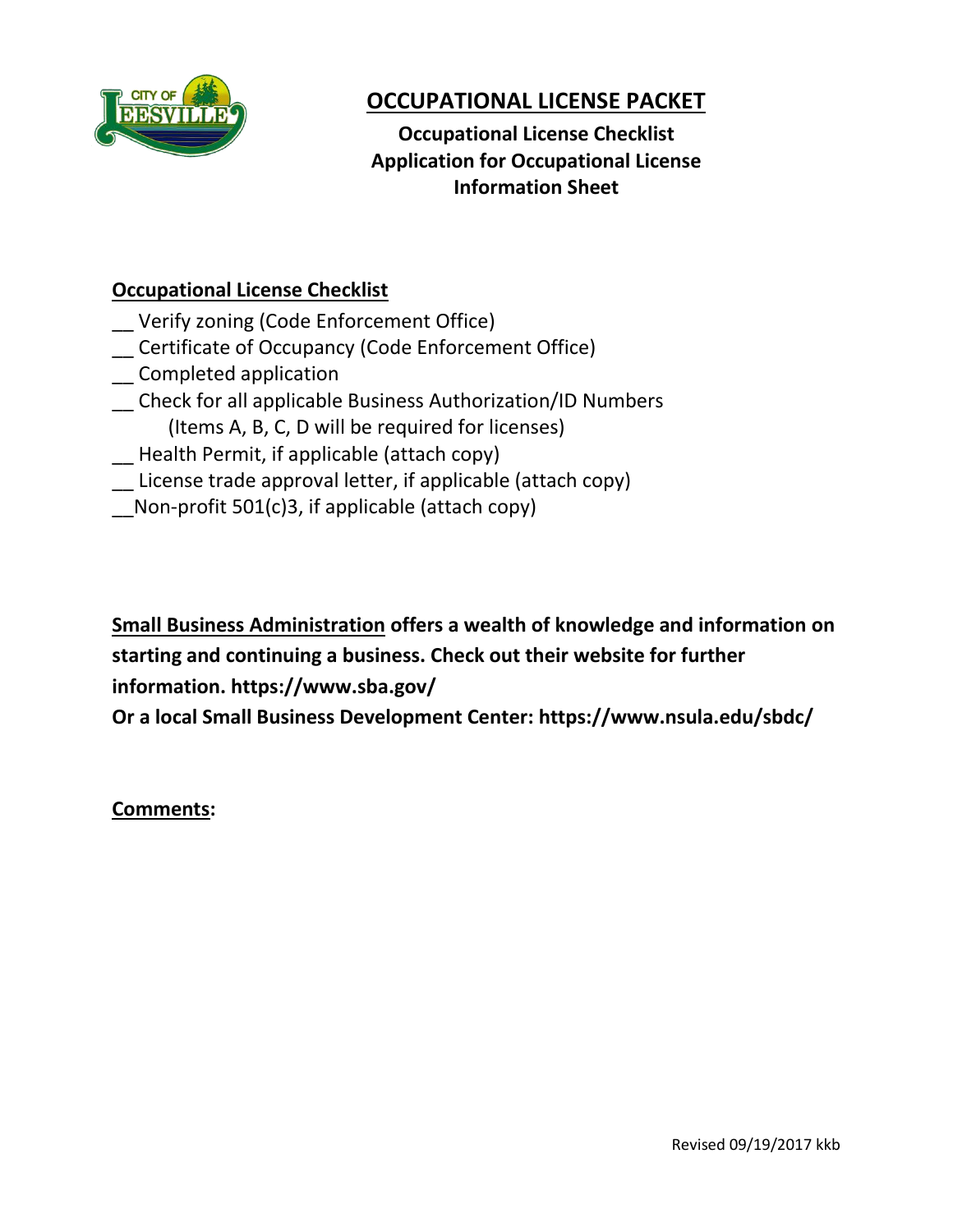

### **APPLICATION FOR OCCUPATIONAL LICENSE**

| Date of Application: __________________                                                                                                                                                                                                                                                                                                                                                                                                                                                                                                                                        |  | Date Opened: ________________________                                                             |  |  |               |
|--------------------------------------------------------------------------------------------------------------------------------------------------------------------------------------------------------------------------------------------------------------------------------------------------------------------------------------------------------------------------------------------------------------------------------------------------------------------------------------------------------------------------------------------------------------------------------|--|---------------------------------------------------------------------------------------------------|--|--|---------------|
| Application is required for: (check all that apply)                                                                                                                                                                                                                                                                                                                                                                                                                                                                                                                            |  |                                                                                                   |  |  |               |
| □ New Business  □ Purchase of Existing Business  □ Chain Store Number of stores  □                                                                                                                                                                                                                                                                                                                                                                                                                                                                                             |  |                                                                                                   |  |  |               |
| Name of New Business: 1988 and 2008 and 2008 and 2008 and 2008 and 2008 and 2008 and 2008 and 2008 and 2008 and 2008 and 2008 and 2008 and 2008 and 2008 and 2008 and 2008 and 2008 and 2008 and 2008 and 2008 and 2008 and 20                                                                                                                                                                                                                                                                                                                                                 |  |                                                                                                   |  |  |               |
|                                                                                                                                                                                                                                                                                                                                                                                                                                                                                                                                                                                |  |                                                                                                   |  |  |               |
|                                                                                                                                                                                                                                                                                                                                                                                                                                                                                                                                                                                |  |                                                                                                   |  |  |               |
|                                                                                                                                                                                                                                                                                                                                                                                                                                                                                                                                                                                |  |                                                                                                   |  |  |               |
|                                                                                                                                                                                                                                                                                                                                                                                                                                                                                                                                                                                |  |                                                                                                   |  |  |               |
|                                                                                                                                                                                                                                                                                                                                                                                                                                                                                                                                                                                |  |                                                                                                   |  |  |               |
|                                                                                                                                                                                                                                                                                                                                                                                                                                                                                                                                                                                |  |                                                                                                   |  |  |               |
|                                                                                                                                                                                                                                                                                                                                                                                                                                                                                                                                                                                |  |                                                                                                   |  |  |               |
| Type of Ownership: (check one)                                                                                                                                                                                                                                                                                                                                                                                                                                                                                                                                                 |  |                                                                                                   |  |  |               |
|                                                                                                                                                                                                                                                                                                                                                                                                                                                                                                                                                                                |  | $\square$ Sole Proprietorship $\square$ Partnership $\square$ LLC – Limited Liability Corporation |  |  | □ Corporation |
| □ Non-Profit                                                                                                                                                                                                                                                                                                                                                                                                                                                                                                                                                                   |  |                                                                                                   |  |  |               |
| Business Authorizations/ I.D. Numbers (where applicable):                                                                                                                                                                                                                                                                                                                                                                                                                                                                                                                      |  |                                                                                                   |  |  |               |
| Local Sales & Use Tax Number:<br>А.<br>Louisiana State I.D. Number:<br>В.<br><u> 1989 - Johann Barn, amerikansk politiker (</u><br>Federal Employer I.D. or Owner's SSN:<br>C.<br><u> 1989 - Johann Barbara, martxa alemaniar a</u><br>Certificate of Occupancy Number:<br>D.<br><u> 1980 - Johann Barn, mars eta bainar eta baina eta baina eta baina eta baina eta baina eta baina eta baina e</u><br>Health Permit (attach copy):<br>Ε.<br>F. License trade approval letter (attach copy):<br>G. Non-Profit 501(c)3 Number:<br><b>Building Owner's Contact Information:</b> |  |                                                                                                   |  |  |               |
|                                                                                                                                                                                                                                                                                                                                                                                                                                                                                                                                                                                |  |                                                                                                   |  |  |               |
|                                                                                                                                                                                                                                                                                                                                                                                                                                                                                                                                                                                |  |                                                                                                   |  |  |               |
|                                                                                                                                                                                                                                                                                                                                                                                                                                                                                                                                                                                |  |                                                                                                   |  |  |               |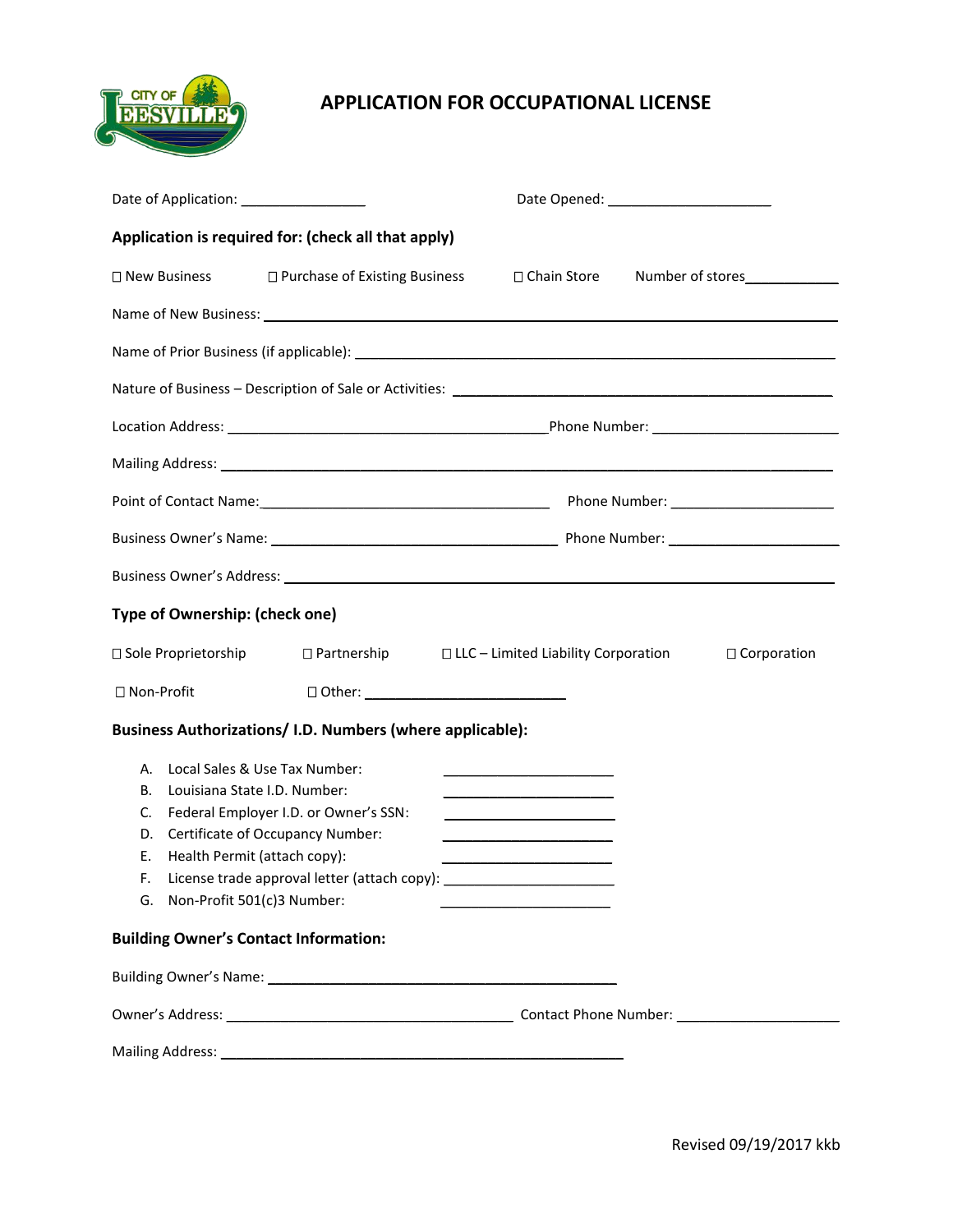#### **Authorization:**

I affirm that the information given on this application is true and correct. I will report any change in business ownership, operation, and/or address immediately.

**\_\_\_\_\_\_\_\_\_\_\_\_\_\_\_\_\_\_\_\_\_\_\_\_\_\_\_\_\_\_\_\_ \_\_\_\_\_\_\_\_\_\_\_\_\_**

**\_\_\_\_\_\_\_\_\_\_\_\_\_\_\_\_\_\_\_\_\_\_\_\_\_\_\_\_\_\_\_\_ \_\_\_\_\_\_\_\_\_\_\_\_\_**

**Signature of Applicant Date** 

**Signature of Preparer Contract Contract Contract Contract Contract Contract Contract Contract Contract Contract Contract Contract Contract Contract Contract Contract Contract Contract Contract Contract Contract Contract C** 

Initial fee is \$50.00; renewals are based upon gross income.